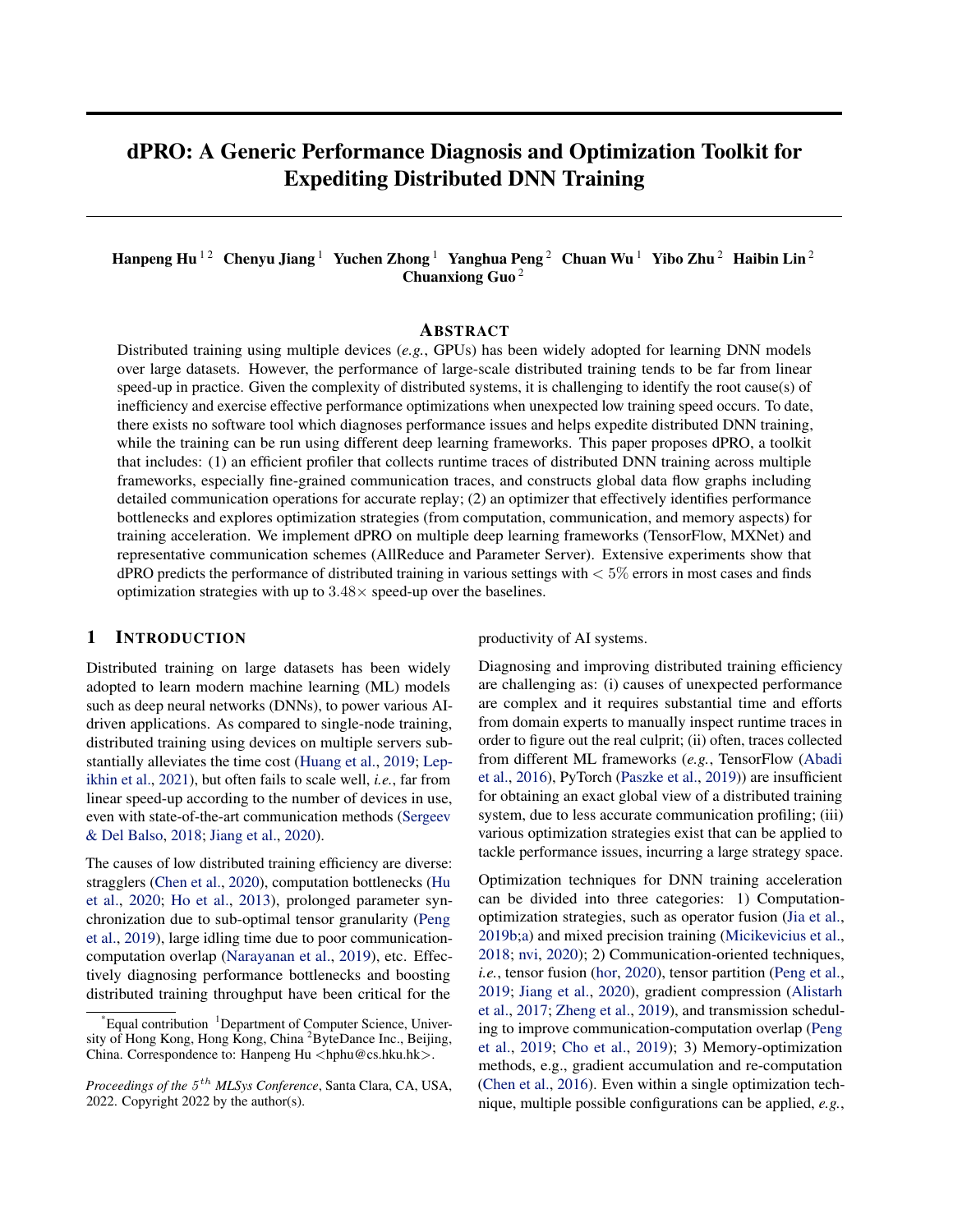various combinations of fusing two or more operators (ops) [\(Jia et al.,](#page-11-0) [2019b;a\)](#page-11-0). Besides, effects of different optimizations interact when applied together, while the combined effects have not been clearly explored so far.

A common approach for training performance inspection and improvement [\(Curtsinger & Berger,](#page-10-0) [2015;](#page-10-0) [Ousterhout](#page-12-0) [et al.,](#page-12-0) [2015\)](#page-12-0) is to: (i) profile a training job during runtime, collecting traces which record timestamps of specific tasks and resource utilization; (ii) break down collected training time into computation, communication, etc., and seek insights from the summaries; (iii) apply a particular optimization technique accordingly and tune its configurations based on simulated performance or by experiments. However, existing endeavors are limited in distributed DNN training analysis, as follows:

. *No global data flow graph (DFG) is readily available.* Though local DFG can be constructed based on each worker's trace, building a global DFG including all computation and communication ops, detailed inter-worker communication topology and op dependencies is non-trivial. Traces independently collected from workers must be carefully aligned in execution time, and cross-worker communication topology, order and send-recv mapping have to be correctly figured out from the disparate traces.

. *No automatic and systematic analytical tool to identify performance bottlenecks and evaluate proper optimizations.* Inefficiencies happen in different aspects when training different DNN models under various configurations, requiring different optimization strategies. To date, the combined effects of different optimizations and related configurations have not been carefully investigated.

This paper proposes dPRO, an automatic diagnosis and optimization system for distributed DNN training expedition. We make the following contributions with dPRO.

• dPRO's profiler automatically collects global traces and constructs an accurate global DFG for distributed training analysis. Computation/communication op dependencies are carefully obtained, and fine-grained communication ops are exploited to model each tensor transmission. To tackle clock difference among different servers and inaccurate RECV op timestamp, we carefully design a method to align trace timestamps for distributed training, exploiting dependencies between communication ops and time similarity of transmitting tensors of the same size.

• dPRO's optimization framework automatically discerns performance bottlenecks and identifies suitable strategies for uplifting training performance. We theoretically analyze the interactions between optimization techniques, especially op fusion and tensor fusion, and propose a new abstraction of the global DFG, *i.e.*, the *Coarsened View*, to reduce the strategy search space. The algorithm framework further exploits partial replay, the critical path and the symmetry of the global DFG to accelerate strategy search.

• We build the dPRO toolkit and release it on GitHub<sup>1</sup>. dPRO can be easily enabled by setting an environment variable, and its profiling incurs little overhead. We evaluate dPRO on TensorFlow and MXNet, with PS or AllReduce gradient synchronization, using RDMA or TCP transports and show that dPRO accurately simulates distributed DNN training with a  $< 5\%$  average error (10 $\times$  better than Daydream). Compared to representative baselines, dPRO effectively explores good optimization strategies, increases the training throughput by up to  $3.48\times$  and achieves the best scalability. Finally, dPRO's search acceleration techniques can reduce the search time by orders of magnitude compared to the baselines.

## 2 BACKGROUND AND MOTIVATION

#### 2.1 DNN Training Profilers

1) Hardware profiling tools. NVIDIA provides NVProf [\(NVIDIA,](#page-12-0) [2021d\)](#page-12-0) to collect start/end time of each kernel, GPU core and memory usage, as well as many other hardware counters. NVIDIA CUPTI [\(NVIDIA,](#page-12-0) [2021a\)](#page-12-0) enables collecting profiling information at runtime. The vendorprovided tools are hardware-dependent and do not capture dependencies among ops in a DNN model, making it challenging to parse kernel-level traces.

2) Built-in profilers of ML frameworks. State-of-the-art ML frameworks, such as TensorFlow [\(Abadi et al.,](#page-10-0) [2016\)](#page-10-0), PyTorch [\(Paszke et al.,](#page-12-0) [2019\)](#page-12-0) and MXNet [\(Chen et al.,](#page-10-0) [2015\)](#page-10-0), provide their own built-in profilers. These profilers collect DNN op-level traces, including time and memory consumption when executing each op. TensorFlow and MXNet profilers also gather coarse-grained communication traces for their distributed APIs, including start time and end time of communication ops. We can not get the real transmission time as the profiling does not exclude queuing time in communication libraries.

3) Communication library profilers. Two parameter synchronization (aka communication) schemes are widely adopted for data-parallel training:(1) AllReduce [\(hor,](#page-10-0) [2020\)](#page-10-0), where all workers are connected in a tree or ring topology [\(Patarasuk & Yuan,](#page-12-0) [2007\)](#page-12-0), synchronously aggregate gradients using collective primitives and then update parameters independently; (2) parameter server (PS) architecture [\(Jiang](#page-11-0) [et al.,](#page-11-0) [2020\)](#page-11-0), where workers *PUSH* the local gradients to PSs and then *PULL* the aggregated gradients from the PSs. Horovod [\(Foundation,](#page-11-0) [2019\)](#page-11-0), a popular AllReduce communication library for DNN training, regards an entire NCCL AllReduce task for a tensor as a single op and collects start

<sup>1</sup><https://github.com/joapolarbear/dpro>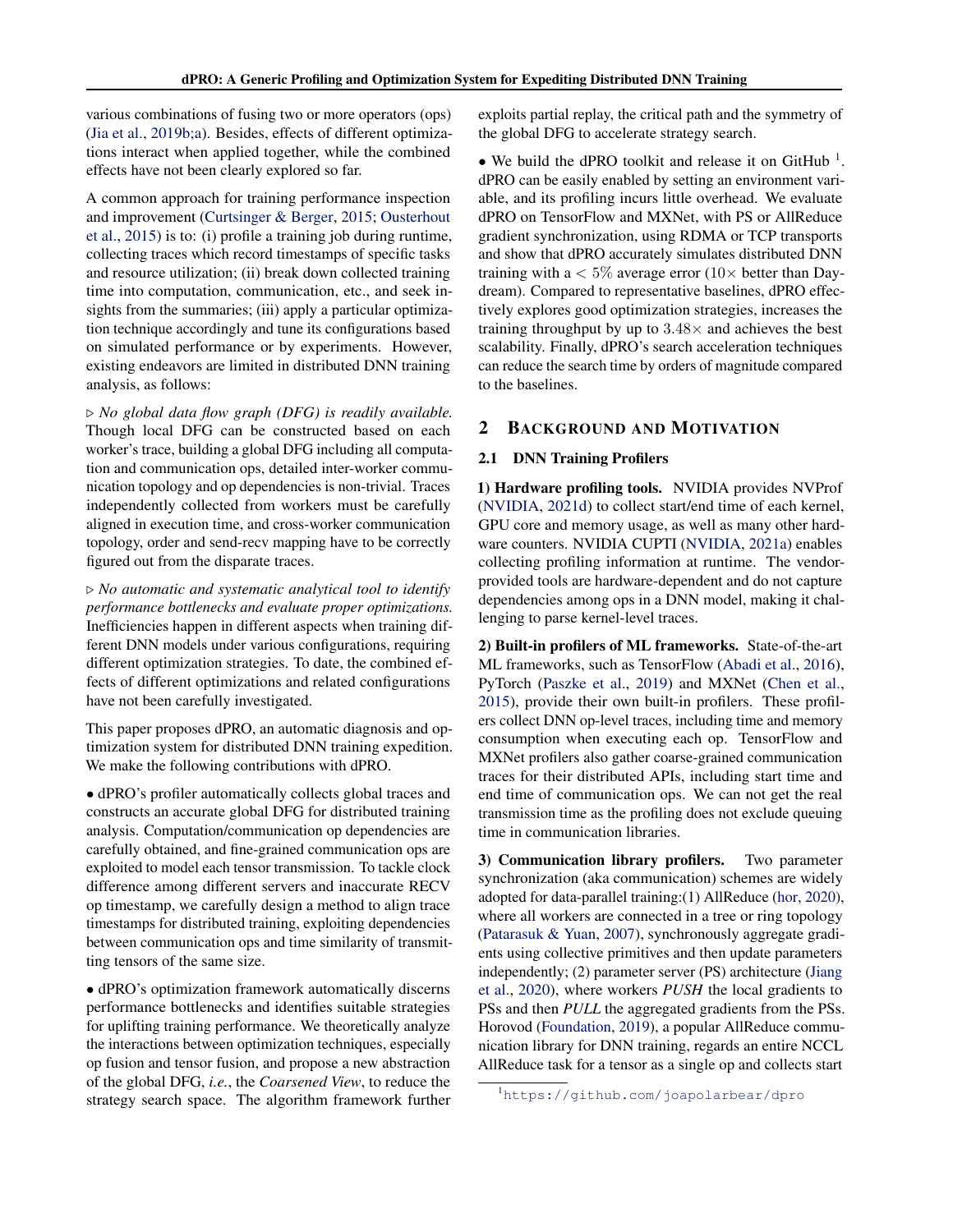<span id="page-2-0"></span>time and duration for such AllReduce tasks on a single GPU (called the 'coordinator' in Horovod). BytePS [\(ByteDance,](#page-10-0) [2020\)](#page-10-0), a PS-based communication library that allows tensor partition, profiles the time spent on the PUSH/PULL operation of each tensor. Their profilers do not capture computation traces. KungFu's profiler [\(Mai et al.,](#page-11-0) [2020\)](#page-11-0) is able to monitor gradient noise scale (GNS) by inserting a monitoring op to the DFG and uses a collective communication layer to aggregate GNS across workers; however, it does not track execution time of computation/communication ops and the dependencies between them.

#### 2.2 Challenges in Building Accurate Global Timeline

*First*, existing studies (*e.g.*, Daydream [\(Zhu et al.,](#page-12-0) [2020\)](#page-12-0), FlexFlow [\(Jia et al.,](#page-11-0) [2019c\)](#page-11-0)) predict training time of distributed DNN training jobs based on coarse-grained communication traces from the above existing profilers, estimating communication time based on bandwidth and tensor size. Such coarse-grained traces regard synchronization of one tensor as a black box without differentiating queueing time and transmission time, and are insufficient for accurately predicting distributed runtime. Fig. 1 shows the per-iteration time estimated using Daydream's simulator and obtained using testbed experiments by training ResNet50 [\(He et al.,](#page-11-0) [2016\)](#page-11-0) under four different configurations (using Horovod or BytePS for gradient synchronization over RDMA or TCP). Daydream's results remain similar across four cases, while real execution time is vastly different (due to communication protocol, topology and scale).

*Next*, existing profilers do not support timestamp alignment among workers/PSs. The error of trace timestamps of distributed training jobs is incurred by two factors: 1) there exist millisecond level or sub-millisecond level clock drifts among workers/PSs even with clock synchronization tools, such as NTP [\(Mills,](#page-11-0) [1991\)](#page-11-0) or more precise tools (*e.g.*, HUY-GENS [\(Geng et al.,](#page-11-0) [2018\)](#page-11-0)), leading to some cross-worker event dependency conflicts; 2) Profiling tools can only capture the launch time of a RECV op instead of the exact time of receiving data. It is important to correct the start timestamps of RECV ops for faithful trace replay. Without trace timestamp alignment, the error of communication timestamps will accumulate and increase the error of end-to-end performance estimation.

We seek to design a generic distributed training profiler, collecting both computation and fine-grained communication traces, and aligning traces timestamps from different devices to provide an accurate global timeline of distributed DNN training.

#### 2.3 DNN Training Optimization

Computation Acceleration. Op fusion [\(ten,](#page-10-0) [2020;](#page-10-0) [Jia](#page-11-0) [et al.,](#page-11-0) [2019b;a\)](#page-11-0) allows a compilation of multiple computa-



Figure 1. Training ResNet50 in 100Gbps network, batch size 32 per GPU (see Sec. [7.1](#page-7-0) for testbed details)



Figure 2. (a) Effect of op fusion: Comp. - computation op, Comm. - gradient synchronization; A/B is the gradient produced by op a/b; c is op fused from a and b. (b) Effect of re-computation: FW forward propagation; BW - backward propagation; re-computation inserts a  $FW.b$  before  $BW.b$  since the output of the first  $FW.b$  is not cached.

tion ops to one monolithic op, achieving reduced op scheduling overhead and increased temporal and spatial locality of intermediate data access. Mixed precision training [\(Mi](#page-11-0)[cikevicius et al.,](#page-11-0) [2018;](#page-11-0) [nvi,](#page-10-0) [2020\)](#page-10-0) advocates using 16-bit floating-point instead of 32-bit as numerical formats of most ops for less memory consumption and faster computation.

Communication optimization. Tensor fusion [\(hor,](#page-10-0) [2020\)](#page-10-0) fuses multiple small tensors to reduce communication overhead in gradient synchronization. Tensor partitioning [\(Ja](#page-11-0)[yarajan et al.,](#page-11-0) [2019;](#page-11-0) [Peng et al.,](#page-12-0) [2019\)](#page-12-0) slices a large tensor into multiple pieces to better overlap push and pull in a PS architecture. Gradient compression [\(Alistarh et al.,](#page-10-0) [2017;](#page-10-0) [Bernstein et al.,](#page-10-0) [2018\)](#page-10-0) reduces gradient size with various compression methods. A number of studies [\(Peng et al.,](#page-12-0) [2019;](#page-12-0) [Bao et al.,](#page-10-0) [2020;](#page-10-0) [Zhang et al.,](#page-12-0) [2017\)](#page-12-0) have proposed algorithms of tensor transmission scheduling to better overlap computation and communication.

Memory optimization. Re-computation [\(Chen et al.,](#page-10-0) [2016\)](#page-10-0) reduces memory footprint by deleting intermediate results and re-computing them when necessary. Gradient accumulation accumulates gradients over consecutive training iterations and reduces each iteration's batch size to achieve the same overall batch size.

Choosing appropriate optimizations for a particular distributed training job is challenging, due mainly to:

• *Interactions/conflicts among different optimizations' effects.* For example, DL compilers such as XLA [\(TensorFlow,](#page-12-0)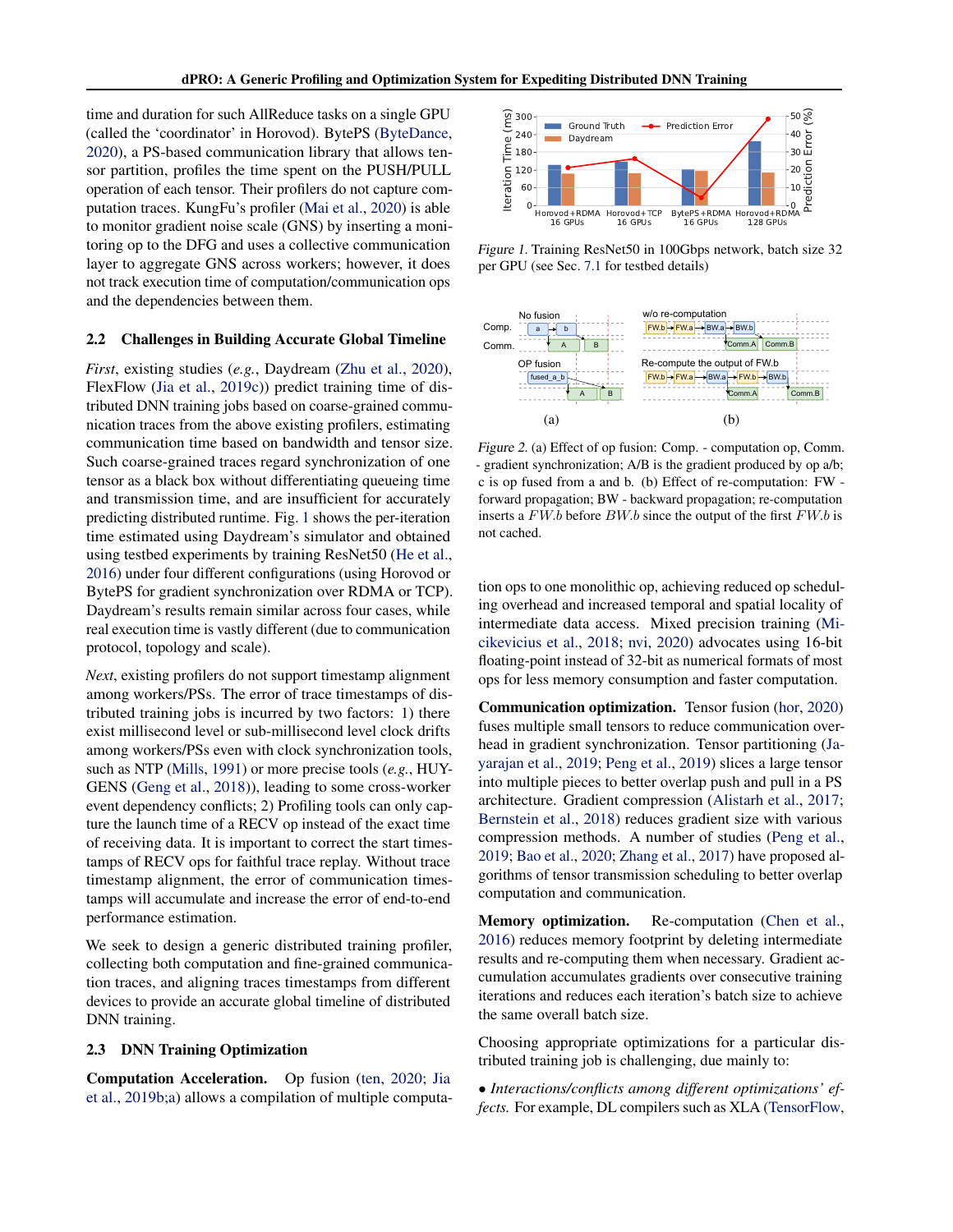<span id="page-3-0"></span>

Figure 3. dPRO architecture.

[2021\)](#page-12-0) adopt op fusion to reduce GPU memory access and may fuse all back-propagation ops (*i.e.*, as with the XLA auto-clustering algorithm), which delays communication of tensors produced by these ops. As shown in Fig. [2\(a\),](#page-2-0) although the computation time of the fused op becomes shorter, end-to-end training time increases due to less overlapping between computation and communication. Memory optimizations also interact with computation and communication. Fig. [2\(b\)](#page-2-0) shows that re-computation of intermediate results sacrifices training speed to reduce memory footprint. It may also delay tensor communication.

• *Very large combined strategy space.* The global DFG in distributed training of a DNN model is large, making it time-consuming to find the optimal set of strategies.

We design a search-based automatic optimizer framework, that effectively explores trade-offs among multiple optimizations to identify proper strategies for training acceleration.

#### 3 OVERVIEW

dPRO includes three modules, as shown in Fig. 3.

Profiler is a cross-framework distributed profiler, supporting three representative ML frameworks (TensorFlow, PyTorch and MXNet) and two parameter synchronization schemes (AllReduce and PS). The profiler collects time stamps (namely *gTrace*) of both computation ops and finegrained communication ops. It also tracks dependencies among fine-grained communication ops and constructs the global data flow graph (global DFG). Our profiler uses oplevel traces for computation ops, achieving similar high simulation accuracy as in Daydream (which uses kernellevel traces).

Replayer simulates distributed training of a DNN model and estimates per-iteration training time of the global DFG.

Optimizer takes as input a given DNN model and resource configurations (*i.e.*, GPUs and their inter-connections), evaluates training performance of various strategy combinations using the replayer, and produces the best set of strategies



Figure 4. An illustration of the global DFG.

found. We also provide an interface for developers to register custom optimization strategies.

We detail our design of key modules in next sections.

## 4 PROFILER AND REPLAYER

#### 4.1 Global DFG Construction

The profiler automatically constructs a global DFG of the distributed training job, in which vertexes are computation and *fine-grained* communication ops and edges denote their dependencies. As shown in Fig. 4, the global DFG consists of local data flow graphs and communication topologies.

Local DFGs. Most DL frameworks have the conception of data flow graphs for individual workers [\(Abadi et al.,](#page-10-0) [2016;](#page-10-0) [Paszke et al.,](#page-12-0) [2019;](#page-12-0) [Chen et al.,](#page-10-0) [2015\)](#page-10-0). Our profiler extracts dependency information from each framework's built-in graph definition and constructs a data flow graph for each worker accordingly. We further insert a pair of In/Out virtual ops for each tensor into each local DFG, indicating where the tensor transmission occurs.

Fine-grained Communication Topology describes how each tensor is transferred between two devices, which contains two types of vertices (communication ops): (1) *producer*, which sends a tensor (partition) to another device; (2) *consumer*, which receives a tensor (partition) from another device. The profiler labels every transmission of a tensor (partition) between two devices with a unique *transaction ID*. A *Middleman* connects producers to the corresponding consumers that share the same *transaction ID*s. The communication topology for each tensor also contains a pair of In/Out virtual ops labeled with the tensor name, indicating the start/end of tensor transmission.

We connect local DFGs with the communication topology through In/Out virtual ops, and the global DFG is hence constructed. Decoupling global DFG construction into local DFGs and communication topology, we enable dPRO to support various ML frameworks and communication architectures. In a PS architecture, each PUSH (PULL) is regarded as a pair of SEND and RECV ops at a worker (PS) and a PS (worker), respectively. The unique *transaction ID* of each transmission can be produced using sender/receiver IPs, tensor name and whether it is PUSH or PULL. For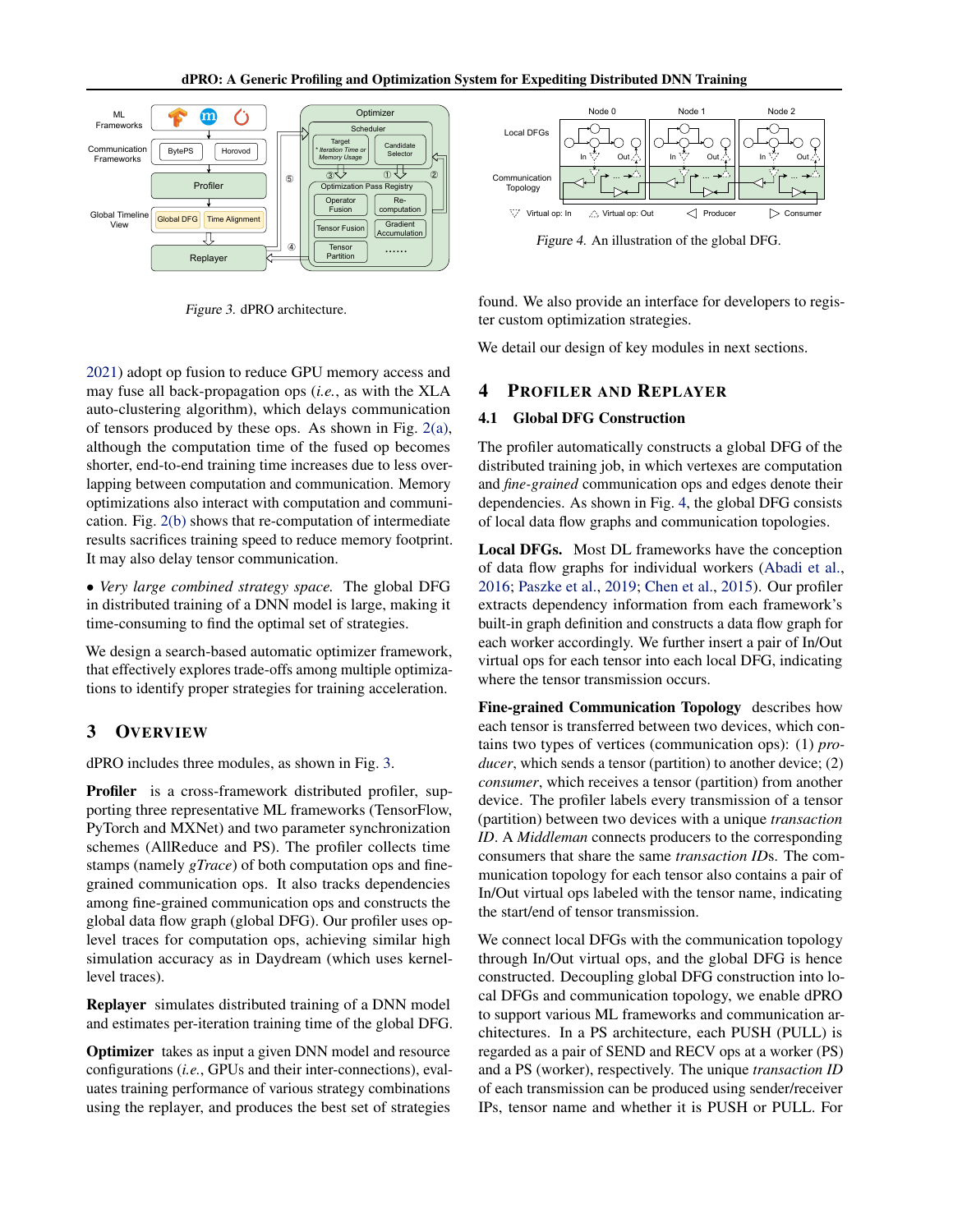AllReduce, we use a pair of SEND and RECV ops to represent the transmission of a chunk of the tensor to the next hop (*e.g.*, along the ring in ring AllReduce). The *transaction ID* generation further uses chunk id of tensor partition and step id as in ring AllReduce [\(Baidu,](#page-10-0) [2017\)](#page-10-0).

#### 4.2 Trace Time Alignment

To combine traces collected on disparate workers/PSs and produce correct global DFG, one major obstacle is the time shift among machines where workers run. Not relying on accurate clock synchronization among machines, our profiler corrects the start time of RECV ops and obtains a more accurate communication duration of each tensor.

Let  $W$  and  $P$  denote the set of workers and PSs in a training job, respectively. For AllReduce, P is empty. Let  $\bar{T}^i_{op}[st]$ and  $\bar{T}_{op}^i[ed]$  be an op's measured start and end timestamps on node  $i \in \mathbf{P} \cup \mathbf{W}$ , and  $T_{op}^i[st]$  and  $T_{op}^i[st]$  represent the respective adjusted time. Let node 0 be a reference for other nodes to align their time to. We compute a time offset/drift of node  $i, \theta_i$ , as the difference in measured time between node *i* and node 0, *i.e.*,  $T_{op}^0 = \bar{T}_{op}^0$  and  $T_{op}^i = \theta_i + \bar{T}_{op}^i$ . We leverage two observations for time alignment.

*First*, RECV ops on the same node receiving (even partitions of) the same tensor from the same sender in different training iterations, denoted as a *RECV op family* frecv, should have similar execution time. Consider a pair of SEND and RECV from node  $i$  to node  $j$ . Because RECV never happens before SEND, RECV's true start time,  $T_{recv}^{j}[st] + \theta_{j}$ , should be clipped by the start time of SEND,  $T_{send}^i[st] + \theta_i$ , which changes the communication time from  $(T_{recv}^j [ed] + \theta_j) - (T_{recv}^j [st] + \theta_j)$  to  $T^j_{recv}[ed] + \theta_j - max(T^j_{recv}[st] + \theta_j, T^i_{send}[st] + \theta_i)$ . With time adjustment, we should minimize the variance of execution time of RECV ops in the same *RECV op family*:

$$
O_1 = \sum_{f_{recv} \in \mathcal{F}_{recv}} Var_{recv} \epsilon_{f_{recv}} \left( T_{recv}^j [ed] + \theta_j - max(T_{recv}^j [st] + \theta_j, T_{send}^i [st] + \theta_i) \right)
$$

where  $\mathcal{F}_{recv}$  is the set of all *RECV op families* and *i* denotes the node where the sender of the tensor of  $f_{recv}$  resides.

*Second*, nodes on the same physical machine should have the same time offset because they share the same physical clock. Let  $M$  be the set of all physical machines and  $g_m$  be the set of nodes on machine  $m$ . We should ensure the time offset of workers on the same machine as close as possible:

$$
O_2 = \sum_{m \in \mathcal{M}} Var_{i \in g_m}(\theta_i)
$$

We compute time offsets  $\theta_i$ 's for time alignment among distributed nodes, by solving the following optimization:

$$
\min_{\theta_i:i\in \mathbf{P}\cup\mathbf{W}} a_1O_1 + a_2O2
$$
\ns.t.  $\theta_0 = 0$ ,  
\n $\theta_i - \theta_j \leq \overline{T}_{o_2}^j - \overline{T}_{o_1}^i$ ,  
\n $\forall (i,j) \in (\mathbf{W} \times \mathbf{P}) \cup (\mathbf{P} \times \mathbf{W}), i \neq j, (o_1, o_2) \in \mathbf{E}$ 

Here  $a_1 \geq 0$  and  $a_2 \geq 0$  are two coefficients gauging the weights of the two objectives, and  $E$  is the set of inter-op dependencies. The constraints ensure inter-op dependencies for time alignment, *i.e.*, the adjusted time of an op  $o_2$  on j  $(\overline{T}_{o_2}^j + \theta_j)$  that depends on op  $o_1$  on i, is not earlier than the adjusted time of  $o_1$  ( $\overline{T}_{o_1}^i$  +  $\overline{\theta}_i$ ). The optimization problem can be solved in a few seconds using the state-of-the-art optimization libraries [\(CVXPY,](#page-11-0) [2020\)](#page-11-0).

#### 4.3 Replayer

The replayer simulates the execution of the global DFG based on a modified Kahn's algorithm [\(Kahn,](#page-11-0) [1962\)](#page-11-0) of topological sorting. Instead of using a global ready queue (used in Daydream or Kahn's algorithm), for a distributed training job, we regard each worker/PS and each communication link as one *device*, and the replayer maintains a queue and a device time (end time of the last op executed on the device) for each device. An op is enqueued to the queue of corresponding device once it is ready, i.e., all its predecessor ops are executed. The replayer iteratively picks the device with the smallest device time, dequeues an op from the head of this queue and updates the corresponding device time with the op's execution time. After all ops in the global DFG are run, we take the largest device time as the iteration time. Although there might be multiple feasible topological sortings, dPRO's replayer can generate the most likely one by averaging op execution time over 10 training iterations and imitating the FIFO queue in ML framework's engines.

The replayer also produces an execution graph by adding additional edges into the global DFG, indicating execution ordering between ops running in the same device, and computes the critical path on the execution graph, for bottleneck identification by the optimizer.

### 5 OPTIMIZER

Given a global DFG  $\mathcal G$  of a distributed DNN training job and a set of optimization strategies  $S$ , the optimizer identifies the bottlenecks in the global graph through training replay and produces a subset of optimization strategies,  $S^* \in S$ , minimizing per-iteration training time (referred to as the iteration time):

$$
min_{\mathcal{S}' \in \mathcal{S}} \text{ITERATIONTIME}(f(\mathcal{G}, \mathcal{S}'))
$$

where  $\mathcal{G}' = f(\mathcal{G}, \mathcal{S}')$  is the modified global DFG after applying strategies in  $S'$  to the original global DFG  $G$ .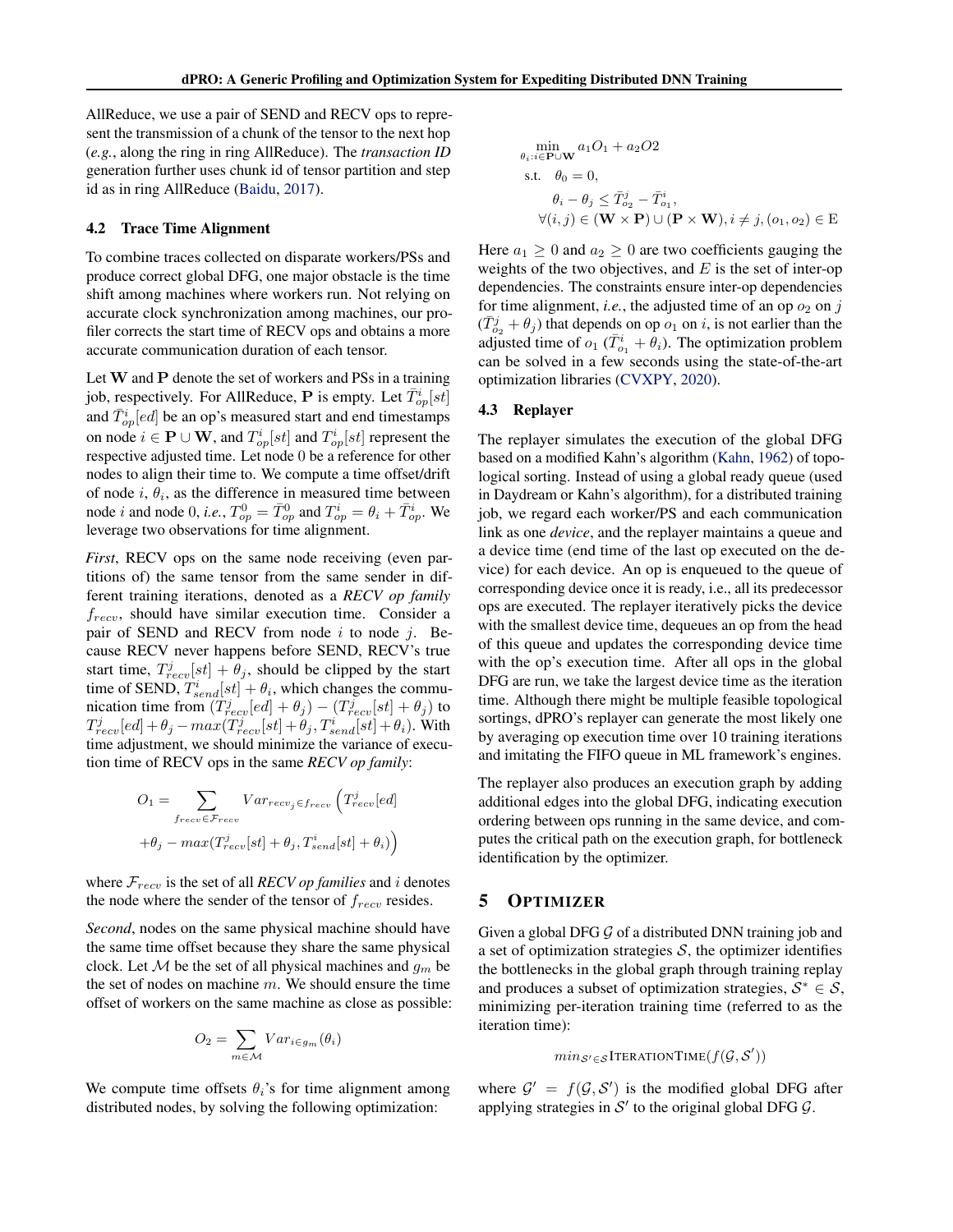<span id="page-5-0"></span>

Figure 5. Illustration of Critical Path.

#### 5.1 Theory Foundation

The main idea of our optimizer is to iteratively check and optimize the critical path of the global execution graph. The critical path C contains a sequence of computation and communication ops:  $C =$  $[p_0, p_1, ..., p_i, q_i, q_{i+1}, ..., q_{|C|-1}]$ , where  $p_0, p_1, ..., p_i$  are computation ops and  $q_i, q_1, ..., q_{|C|-1}$  are communication ops. Here, we group fine-grained communication ops in the global DFG for the transmission of tensor  $n$  (e.g., SEND and RECV) as one communication op  $q_n$ . Fig. 5 depicts an example of the critical path and the correspondence between each pair of  $p_n/q_n$ ,  $n = 0, 1, \ldots |C|-1$ . Since gradient tensors are dependent on computation ops, the critical path always starts from a sequence of computation ops and ends with a sequence of communication ops.

Note that each computation op  $p_n$ ,  $n = 1, \ldots, i$  on the critical path may correspond to a communication op  $q_n$  (each backward computation op has a corresponding tensor communication op, while we treat  $q_n$  for a forward computation op  $p_n$  as null); the corresponding communication ops do not lie on the critical path before  $p_i$ , because computation ops are the bottleneck in this phase; On the other hand, each communication op  $q_n, n = i, \ldots, |C| - 1$  on the critical path corresponds to a computation op  $p_n$  which may not lie on the critical path.

The optimizer inspects the critical path form  $p_0$  to  $q_{|C|=1}$ . For each op,  $p_n, n = 1, \ldots, i$  or  $q_n, n = i, \ldots, |C|-1$ , a decision  $d_n$  is made on whether op fusion and/or tensor fusion should be applied: 1)  $d_n = \text{opfs}$ , fusing two computation ops  $p_{n-1}$  and  $p_n$ ; 2)  $d_n = tsfs$ , fusing the two tensors  $q_{n-1}$ and  $q_n$  (those corresponding to computation ops  $p_{n-1}$  and  $p_n$ ); 3)  $d_n = \text{opfs}\_tsfs$ , fusing  $p_{n-1}$  and  $p_n$  and fusing tensors  $q_{n-1}$  and  $q_n$ ; 4)  $d_n = null$ , no fusion. We have  $d_0 = null$ . When tensor partition is enabled, the optimizer also decides an optimal partition number  $k_n$  for the tensor of op  $p_n$  or  $q_n$  on the critical path. Unlike op and tensor fusion, tensor partition does not hurt computation-communication overlapping, but only affects tensor synchronization time, which inspires us to adopt the optimal partition size for each possible choice of  $d_n$ , before comparing their performance.

Let  $T_n$  denote the duration from the start of the global DFG execution till the completion of computation op  $p_n$  and corresponding communication op  $p_n$ , *i.e.*,  $T_n$  =  $\max(p_n^e, q_n^e)$  (see Table 1 for notation definitions). The opti-

Table 1. Notation Symbol Description | Calculation  $p_n^d$ execution time of computation op  $p_n$ profiled  $p_n^e$ end time of computation op  $p_n$ decided during the search process  $q_n^d$ execution time of synchronizing tensor  $q_n$ estimated using partial replay q s size of tensor  $q_n$  | profiled  $\bar{\overline{q}_n^e}$ end time of communication op q<sup>n</sup> decided during the search process  $d_n$  strategy taken on the *n*-th op in the critical path decided during the search process  $k_n$  | partition number of tensor computed during the search process

mizer finds optimal decisions  $\mathcal{D} = [d_0, d_1, ..., d_{|C|-1}]$ , and  $\mathcal{K} = [k_0, k_1, ..., k_{|C|-1}]$  that minimize the duration of the critical path: min $_{\mathcal{D},\mathcal{K}} T_{|C|-1}$ .

 $q_n$ 

We analyze conditions for applying the optimization techniques, deriving insights to tailor a strategy search algorithm. Let  $opfs_time(p_{n-1}, p_n)$  be the execution time of the fused op after fusing  $p_{n-1}$  and  $p_n$ .

**Theorem 1 (Op Fusion)** *If*  $q_{n-1}^d$   $\leq$   $p_n^d$  +  $p_{n-1}^d$  – opfs time(pn−1, pn)*,* T<sup>n</sup> *achieved with this op fusion is smaller than no fusion, i.e.,*  $T_n(d_n = opfs) \leq T_n(d_n =$ null) *(fusing*  $p_{n-1}$  *and*  $p_n$  *is better than not); otherwise,*  $T_n(d_n = opfs) \geq T_n(d_n = null)$ , *i.e., fusing*  $p_{n-1}$  *and*  $p_n$  *leads to a worse performance.* 

Let  $t_{sunc}(s, k)$  be the time to synchronize a tensor of size s, divided to k partitions, *i.e.*, execution time of the complete synchronization operation on this tensor (using either PS or AllReduce). Given a tensor of size s, we use  $k^*[s]$  to denote the optimal partition number that minimizes  $t_{sync}$ .

**Theorem 2 (Tensor Fusion/Partition)** *If*  $q_{n-1}^e > p_n^e$  +  $t_{sync}(q_{n-1}^s + q_n^s, k^*[q_{n-1}^s + q_n^s]) - t_{sync}(q_n^s, k^*[q_n^s]),$  then  $T_n$  achieved by fusing tensors  $q_{n-1}$  and  $q_n$  is smaller than *no fusion, i.e.,*  $T_n(d_n = tsfs, k_n = k^* [q_{n-1}^s + q_n^s])$  <  $T_n(d_n = null, k_n = k^* [q_n^s])$  (fusing  $q_{n-1}$  and  $q_n$  is better *than not); otherwise,*  $q_{n-1}$  *and*  $q_n$  *should not be fused.* 

When considering op fusion and tensor fusion/partition together, if fusing two computation (communication) ops is better than not, their corresponding communication (computation) ops - if there are - should also be fused, without sacrificing computation-communication overlapping.

#### Theorem 3 (Op Fusion and Tensor Fusion/Partition)

 $T_n(d_n = \text{opfs} \text{1sfs}, k_n = k^* [q_{n-1}^s + q_n^s]) \leq T_n(d_n =$  $t s f s, k_n = k^* [q_{n-1}^s + q_n^s]$  and  $T_n(d_n = \text{op} f s \text{.} ts f s, k_n =$  $k^*[q_{n-1}^s + q_n^s] \leq T_n(d_n = opfs, k_n^*[q_n^s]).$ 

See the appendix [\(hu2,](#page-10-0) [2022\)](#page-10-0) for proofs of Theorems 1, 2 and 3.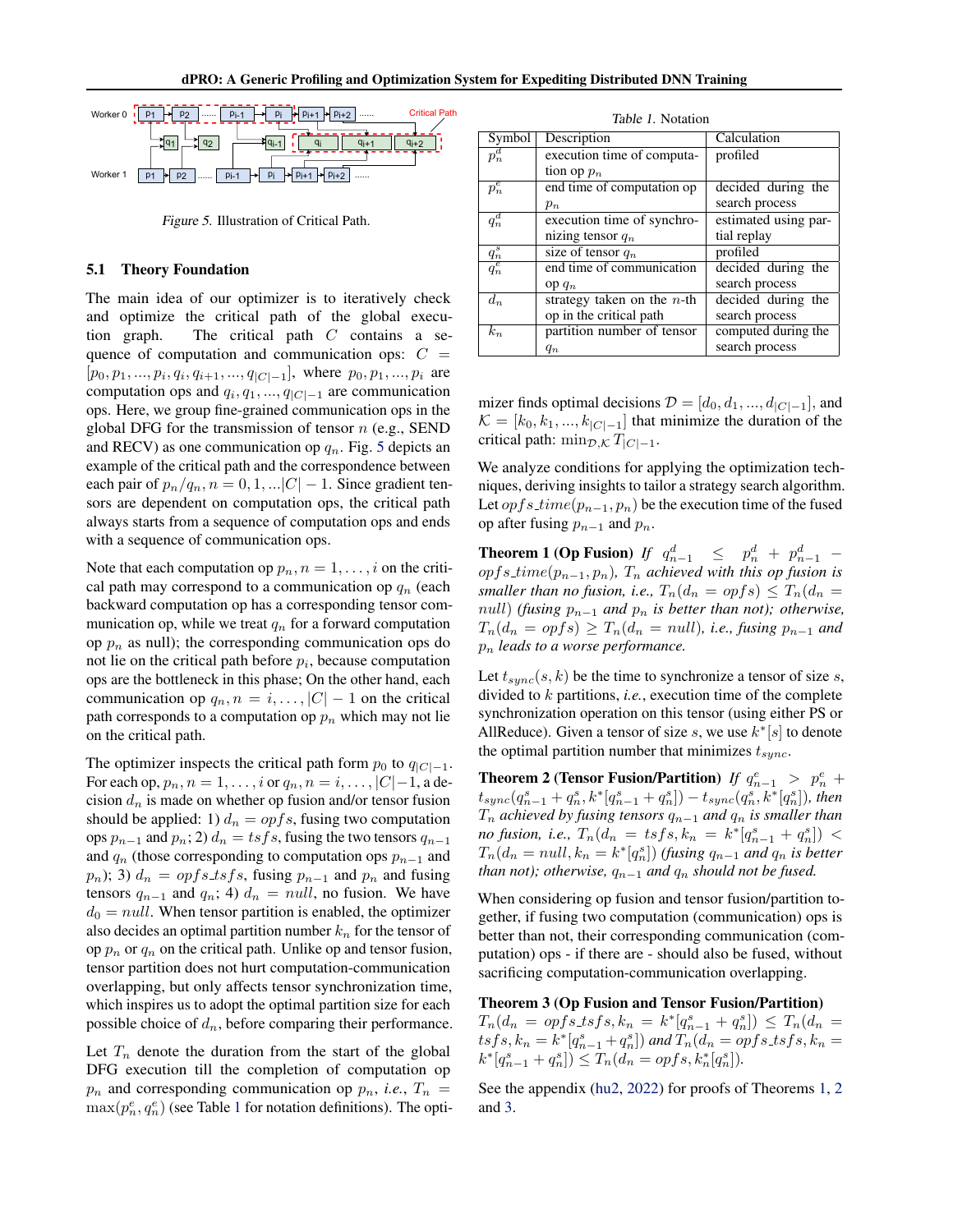<span id="page-6-0"></span>

Figure 6. Illustration of Coarsened View, where  $p_1$  has no learnable parameter but  $p_3$  has two.

#### 5.2 Diagnosis and Optimization Algorithm

An ablation of dPRO's optimizer module is given in Fig. [3.](#page-3-0) The optimizer maintains a *Graph Pass Registry* including various optimization techniques. Each *Graph Pass* in the Registry corresponds to an optimization technique, such as op fusion, tensor fusion, tensor partition, etc.

The optimizer analyzes the bottlenecks in the global DFG and optimizes them in an iterative manner. The optimizer algorithm is given in Alg. 1. At the beginning, the optimizer evaluates the iteration time and memory usage of the original global DFG  $G$  by replaying it with the replayer. If the memory usage exceeds the memory budget (specified by the user), the memory-optimization passes are invoked to reduce the memory footprint (see the appendix [\(hu2,](#page-10-0) [2022\)](#page-10-0) for details).

Then the optimizer proceeds with throughput optimization, that minimizes the makespan of the critical path in the global execution graph. Given a critical path  $C =$  $[p_0, p_1, ..., p_i, q_i, q_{i+1}, ..., q_{|C|-1}]$ , the optimizer first examines the computation ops  $p_n, n = 1, \ldots, i$  in order. Because the performance of this segment of the critical path is computation-bound, the optimizer first evaluates whether op fusion should be applied on  $p_{n-1}$  and  $p_n$  according to Theorem [1.](#page-5-0) If so, it invokes the op fusion pass to fuse  $p_{n-1}$  and  $p_n$ , as well as the tensor fusion pass to fuse the corresponding two tensors  $q_{n-1}$  and  $q_n$  (Theorem [3\)](#page-5-0). An optimal partition number  $k^*$  is then computed and applied (if  $k^* > 1$ ) on the fused or non-fused tensor  $q_n$ .

Next, the optimizer inspects the communication ops  $q_n$ ,  $n =$  $i, \ldots, |C| - 1$ , on the critical path. In this segment, the performance is communication-bound. The optimizer first computes the optimal partition number  $k^*$  on the fused and non-fused tensor  $q_n$  and checks whether tensor fusion should be applied to  $q_{n-1}$  and  $q_n$  according to Theorem [2.](#page-5-0) If so, the optimizer invokes the tensor fusion pass to fuses  $q_{n-1}$ and  $q_n$ , as well as the corresponding computation ops  $p_{n-1}$ and  $p_n$  (Theorem [3\)](#page-5-0). Then the optimal partition number  $k^*$ on fused or non-fused tensor is applied accordingly.

After applying the optimizations, the global DFG  $G$  is updated. The optimizer uses the replayer to update the critical path C and then repeats the search on the new critical path.

The fused op execution time,  $opfs_time(p_{n-1}, p_n)$ , can be obtained by profiling the fused op in an offline manner (as Algorithm 1 Diagnosis and Optimization Algorithm

- 1: If OOM, invoke the Memory Optimization Pass
- 2: Construct the *Coarsened View* and fuse ops/tensors in the same *group*.
- 3: The replayer computes an initial critical path  $C =$  $[p_0, p_1, \ldots, p_i, q_i, q_{i+1}, \ldots, q_{|C|-1}]$
- 4: while search time budget not exhausted and speed-up not converged do

5: for  $n = 0 \rightarrow i$  do  $\mathbf{e} \cdot d$  $onfs~time(n_1,n_1)$  then

$$
\textbf{if } q_{n-1}^d < p_n^d + p_{n-1}^d - \text{opf} s.time(p_{n-1}, p_n) \textbf{ then }
$$

7: OPFUSION $(p_{n-1}, p_n)$  [Theorem [1\]](#page-5-0)

8: TENSORFUSION( $q_{n-1}, q_n$ ) [Theorem [3\]](#page-5-0)<br>9:  $k^* \leftarrow \text{OPTPARTNUM}(q_{n-1} + q_n)$ 

```
9: k^* \leftarrow \text{OPTPARTNUM}(q_{n-1} + q_n)10: Partition fused tensor q_{n-1}^s + q_n^s evenly by k^*
```

```
11: else
```
12: // tensor partition only

 $k^* \leftarrow \widehat{\text{OPTPATHNUM}(q_n)}$ 

14: Partition tensor 
$$
q_n^s
$$
 evenly by  $k^*$ 

15: end if

## 16: end for

 $6:$ 

 $\frac{13}{14}$ :

- 17: for  $n = i \rightarrow |C| 1$  do 18: **if**  $q_{n-1}^e > p_n^e + t_{sync}(q_{n-1}^s + q_n^s, k^*[q_{n-1}^s + q_n^s])$  –  $t_{sync}(q^{s}_{n},k^{*}[\overset{\_}{q^{s}_{n}}])$  then 19: TENSORFUSION( $q_{n-1}, q_n$ ) [Theorem [2\]](#page-5-0)
- 20: OPFUSION( $p_{n-1}$ ,  $p_n$ ) [Theorem [3\]](#page-5-0)
- 21: Partition fused tensor  $q_{n-1} + q_n$  evenly by  $k^* =$ OPTPARTNUM $(q_{n-1} + q_n)$
- 22: else
- 23: Partition tensor  $q_n^s$ evenly by  $k^2$  $=$ OPTPARTNUM $(q_n)$
- 24: end if
- 25: end for
- 26: Execute the updated global DFG using the replayer and obtain a new critical path  $C =$  $[p_0, p_1, ..., p_i, q_i, q_{i+1}, ..., q_{|C|-1}]$
- 27: end while

we will do in the experiments) or use a cost model [\(Kaufman](#page-11-0) [et al.,](#page-11-0) [2019\)](#page-11-0). The time to synchronize a tensor,  $t_{sync}(s, k)$ , is estimated with partial replay of the subgraph including all relevant communication ops (Sec. 5.3). The optimal partition number of a tensor is obtained through grid search.

#### 5.3 Search Speed-up

It is time-consuming to exhaustively explore the large strategy space, *e.g.*, it takes more than 24 hours to search for the optimal optimization strategies for BERT Base. We propose several techniques to expedite the search process.

Coarsened View. Inspired by Theorem [3,](#page-5-0) we coarsen the global DFG during the search process, namely constructing the *Coarsened View*: we put computation ops that do not produce tensors but are close to one tensor-producing computation op into one group (together with the latter), and communication ops connected to the same computation op into one group. Ops or tensors in the same group are fused, and we search for optimization strategies based on such a coarsened view of the global DFG (line 1 of Alg. 1). Fig. 6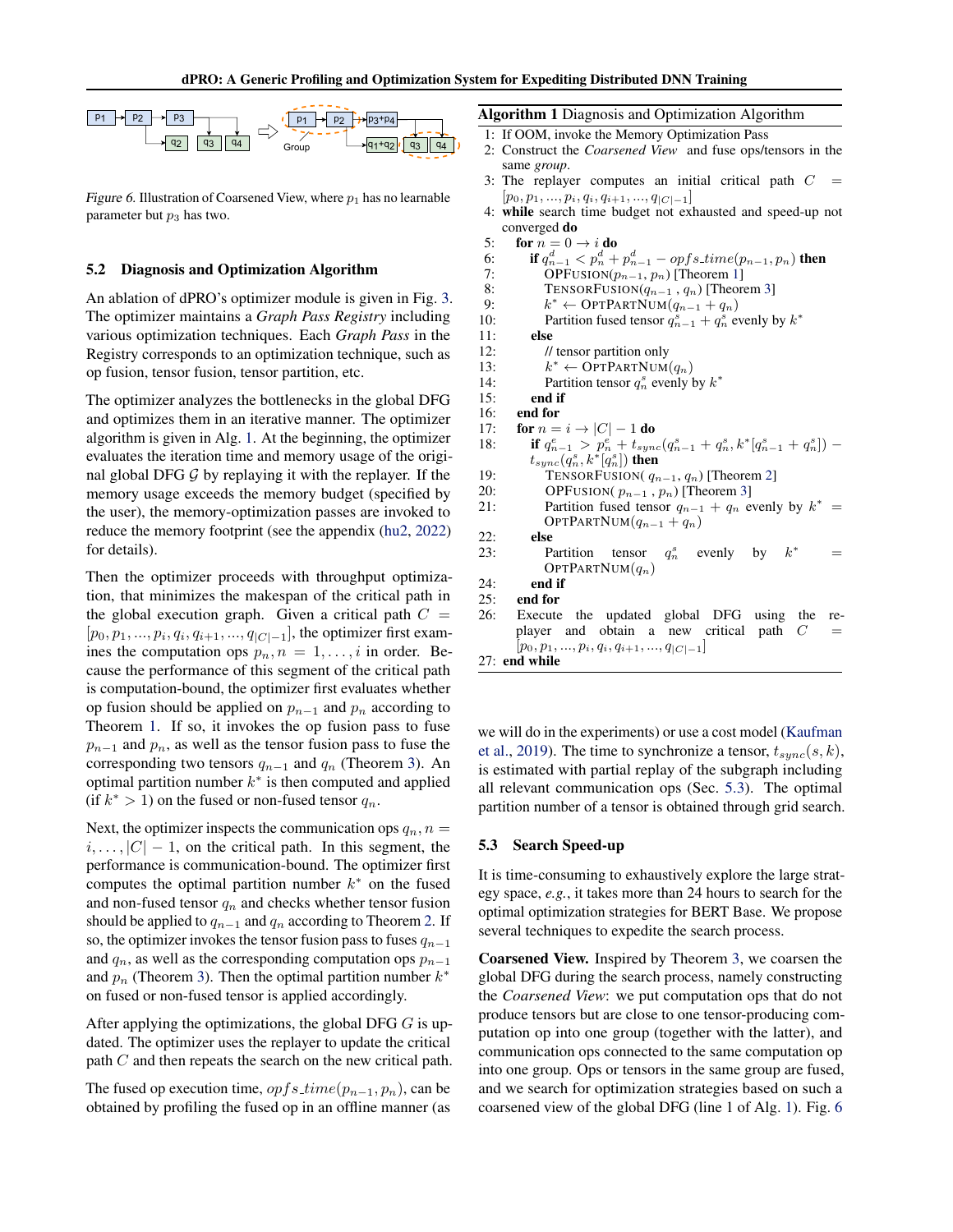<span id="page-7-0"></span>gives an illustration.  $p_1$  produces no tensor  $(q_1 = null)$  and is connected to  $p_2$  which generates a tensor  $q_2$ ;  $p_1$  and  $p_2$  are fused into one group. The rationale lies in that: we can view tensor  $q_2$  as a fusion of  $q_1 = null$  and  $q_2$ ; then according to Theorem [3,](#page-5-0) fusing  $p_1$  and  $p_2$  leads to a better performance.  $q_3$  and  $q_4$  are both tensors produced by  $p_3$  (e.g., the Batch-Norm Layer has two learnable parameters [\(Ioffe & Szegedy,](#page-11-0) [2015\)](#page-11-0)), and they are put into one group. This is because we can regard  $p_3$  as a fusion of  $p_3$  and  $p_4 = null$ ; then fusing  $q_3$  and  $q_4$  is better than not based on Theorem [3.](#page-5-0) We construct *Coarsened View* using a backtracking algorithm detailed in the appendix [\(hu2,](#page-10-0) [2022\)](#page-10-0).

Partial Replay. To avoid frequently replaying the entire global DFG during strategy search (for estimating  $t_{sunc}(s, k)$ , the replayer supports partial simulation. Given the current global DFG  $G$ , the replayer identifies all communication ops  $S_p$  related to the tensor, and generates a subgraph  $G'$ , which contains the ops in  $S_p$  and the edges between those ops. Execution of the subgraph is simulated to produce the tensor synchronization time.

Exploiting Symmetry. We further leverage the symmetry in the global DFG of state-of-the-art DNNs to accelerate strategy search. For example, BERT [\(Devlin et al.,](#page-11-0) [2019\)](#page-11-0) includes multiple transformer blocks; the strategies applied inside one block can be used in other blocks as well. For data parallel training with homogeneous workers, the optimizations applied on one critical path can actually be applied to multiple workers.

### 6 IMPLEMENTATION

Profiler. To profile computation ops, we use the native profiler of each ML framework with minor modifications.

• *TensorFlow.* We implemented dPRO with TensorFlow 2.4 in the graph execution mode. We modify tf.profiler to collect computation traces with absolute time and extract dependencies from *tf.RunMetadata.partition graphs*.

• *MXNet*. We collect computation traces using mxnet.profiler, with some modifications to ensure a unique trace name for each op. We extract op dependencies through  $mxnet.Symbol.debug\_str()$  API.

• *Communication.* We use Horovod [\(Sergeev & Del Balso,](#page-12-0) [2018\)](#page-12-0) as the AllReduce communication library, which uses NCCL [\(NVIDIA,](#page-12-0) [2021c\)](#page-12-0) for collective communication across GPUs. We dive into NCCL (adding 318 LoCs) to collect timestamps of SEND/RECV of the tensor chunks. We adopt BytePS [\(Jiang et al.,](#page-11-0) [2020\)](#page-11-0) for PS-based communication and add around 400 LoCs to its communication library, ps-lite [\(Li et al.,](#page-11-0) [2014\)](#page-11-0), for recording timestamps of PUSH and PULL of each tensor.

Replayer. We implement it using Python with 3653 LoCs.

**Optimizer.** We implement the optimizer and all optimization passes in Python with 5745 LoCs. We implement op fusion on TensorFlow using XLA [\(TensorFlow,](#page-12-0) [2021\)](#page-12-0), and modify it to allow manual control of which ops to be fused in detail, in order to apply our identified strategies. We modify Horovod and BytePS to enable customized tensor fusion pattern and tensor partition size.

APIs and Commands. dPRO provides a simple programming interface for trace collection. The following shows the APIs for trace collection on TensorFlow, with only 2 additional LoCs: a *recorder* is defined, with which the wrapper decides when to start/finish profiling and output traces.

```
recorder = dpro.Recorder(model)
@dpro.profile(recorder)
def train_one_step():
   # define one training step here
```
After profiling, a user can call the commands as follows to invoke the profiler, replayer and optimizer, respectively.

- \$ dpro profile <python program> -o <trace path>
- \$ dpro replay <trace path>
- \$ dpro optimize <trace path>

## 7 EVALUATION

#### 7.1 Experiment Setup

Testbed. We evaluate dPRO in a production ML cluster and use up to 128 Tesla V100 32GB GPUs (on 16 servers). The GPU servers are equipped with NVLinks and interconnected with 100Gbps bandwidth using Mellanox CX-5 single-port NICs. We use CUDA v10.2 [\(NVIDIA,](#page-12-0) [2020\)](#page-12-0) and cuDNN v7.6.5 [\(NVIDIA,](#page-12-0) [2021b\)](#page-12-0) in our experiments. In our default, we use 16 GPUs (on 2 servers).

Benchmarks. We train 4 DNN models: BERT Base [\(De](#page-11-0)[vlin et al.,](#page-11-0) [2019\)](#page-11-0) for natural language processing, and ResNet50 [\(He et al.,](#page-11-0) [2016\)](#page-11-0), VGG16 [\(Simonyan & Zis](#page-12-0)[serman,](#page-12-0) [2015\)](#page-12-0) and InceptionV3 [\(Szegedy et al.,](#page-12-0) [2016\)](#page-12-0) for image classification. Each model is trained using various combinations of ML framework, communication library and inter-server connectivity: Horovod Tensor-Flow (HVD+TF), BytePS TensorFlow (BPS+TF), Horovod MXNet (HVD+MX), BytePS MXNet (BPS+MX), each with TCP or RDMA inter-connectivity.

Baselines. We compare dPRO with the state of the art in various aspects: 1) *Daydream* for replay accuracy: Daydream [\(Zhu et al.,](#page-12-0) [2020\)](#page-12-0) estimates the iteration time of distributed training using a local DFG and inserts one coarse-grained communication op for each tensor, whose communication time is calculated by tensor size/bandwidth. 2) *XLA's default op fusion*, which fuses as many computation ops as possible. 3) *Horovod's default tensor fusion*, which fuses tensors in intervals of 5ms with fused tensor size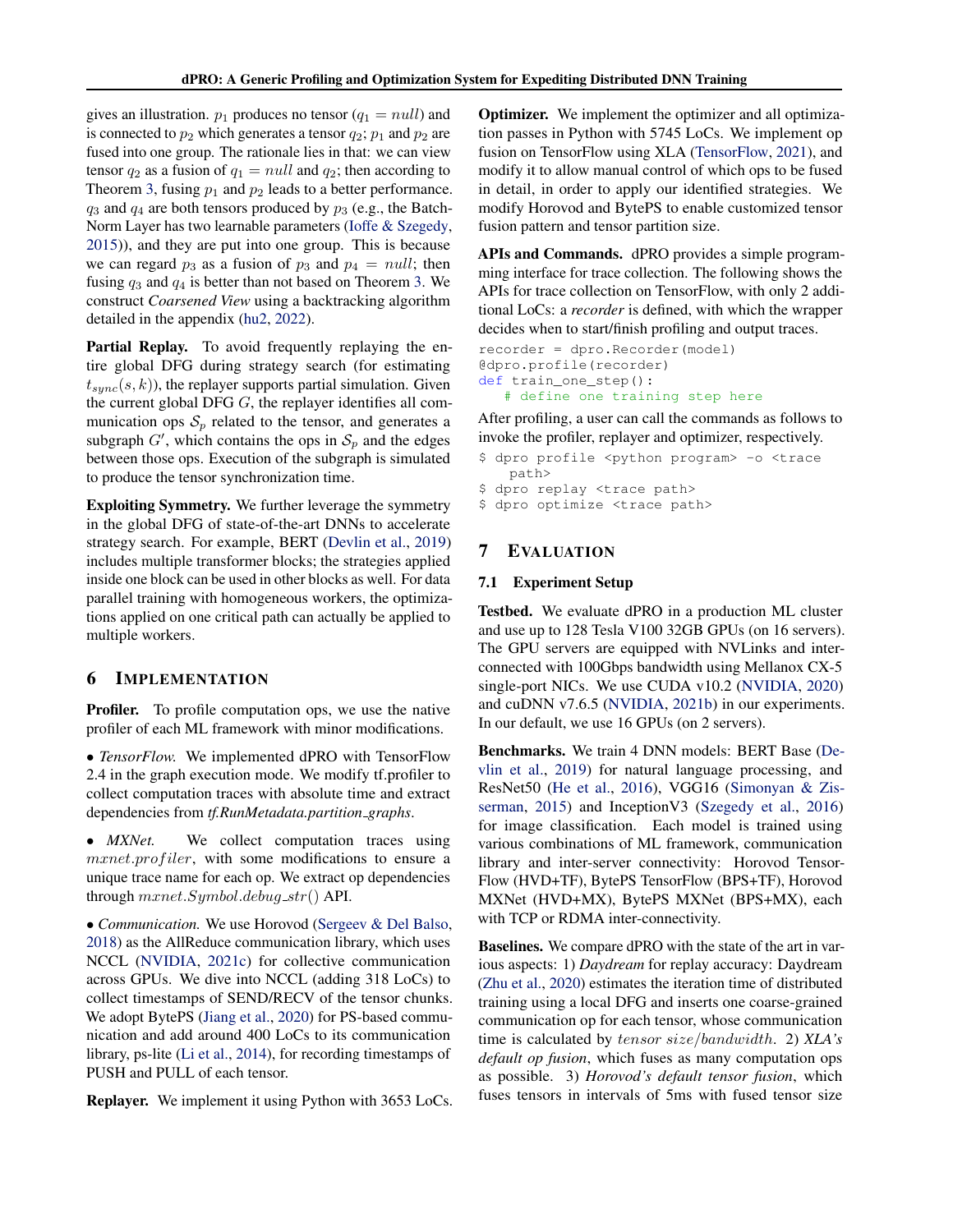

Table 2. Deep Dive of Simulation Error Comparison for Tensor-Flow Horovod RDMA

| Model                | Experiment   | Time (ms) |        |                     |  |
|----------------------|--------------|-----------|--------|---------------------|--|
|                      |              | Iteration | FW     | $\overline{\rm BW}$ |  |
| ResNet <sub>50</sub> | Ground truth | 138.64    | 34.78  | 71.34               |  |
|                      | dPRO         | 142.31    | 34.20  | 70.32               |  |
|                      | Daydream     | 109.19    | 34.69  | 70.04               |  |
| <b>BERT</b> Base     | Ground truth | 459.62    | 107.49 | 185.66              |  |
|                      | dPRO         | 453.83    | 106.58 | 187.05              |  |
|                      | Daydream     | 345.68    | 106.80 | 185.79              |  |

upper-bounded by 64MB, as well as 4) *Horovod Autotune*, which automatically tunes the interval and upper bound. 5) *BytePS's default setting*, in which tensors are partitioned with a partition size of 4MB.

By default, the batch size is 32 per GPU. Iteration time is averaged over 10 training steps after the warm-up phase. More experimental results can be found in the appendix [\(hu2,](#page-10-0) [2022\)](#page-10-0).

#### 7.2 Replay Accuracy

Fig. 7 compares the predicted iteration time by dPRO and Daydream's simulator against the real time measured in actual training. dPRO's replay error is less than 5% in most cases, while Daydream's error rate is up to 70.2%.

Table 2 shows detailed estimated durations of *forward* and *backward* propagation. We observe that both dPRO and Daydream predict *forward* and *backward* execution time accurately, so the error mainly arises from the estimation of communication time. Daydream's simple approach for communication time prediction does not capture effects of message queuing, network and communication protocols, resulting in larger errors in training simulation.

We also note that the overhead introduced by dPRO (5.86% in our experiments) is almost the same as that of ML frameworks' built-in profilers, indicating that our detailed com-



Figure 8. Effects of trace timeline alignment. Workers in the 8- GPU jobs are located on the same physical machine.

munication profiling introduces little extra overhead.

#### 7.3 Trace Time Alignment

To evaluate the effect of our trace time alignment, we collect traces by running distributed training jobs on different clusters, where NTP is enabled. Fig. 8 shows errors of iteration time estimated by our replayer (as compared to ground truth) with and without time alignment. Although workers have been synchronized with NTP or with no clock drift (as in the 8-GPU jobs), inaccuracy of communication traces (*e.g.*, due to RECV op) still leads to large replay errors (up to 36.7%), while errors are reduced to  $\lt$  5% with time alignment. Since larger clusters are more likely to experience large clock drifts and queuing delay, the simulation error gap between dPRO w/ and w/o trace time alignment becomes significantly larger as the cluster size grows.

### 7.4 Optimizer Performance

Computation op fusion. We first evaluate the performance of op fusion strategies found by the optimizer, temporarily excluding other optimization techniques from the search space. Fig. [9](#page-9-0) shows the actual training throughput when applying the respective strategies in real distributed training. dPRO's op fusion  $(dPROOPFS)$  yields up to 51.843% speed-up as compared to XLA's default strategies. Although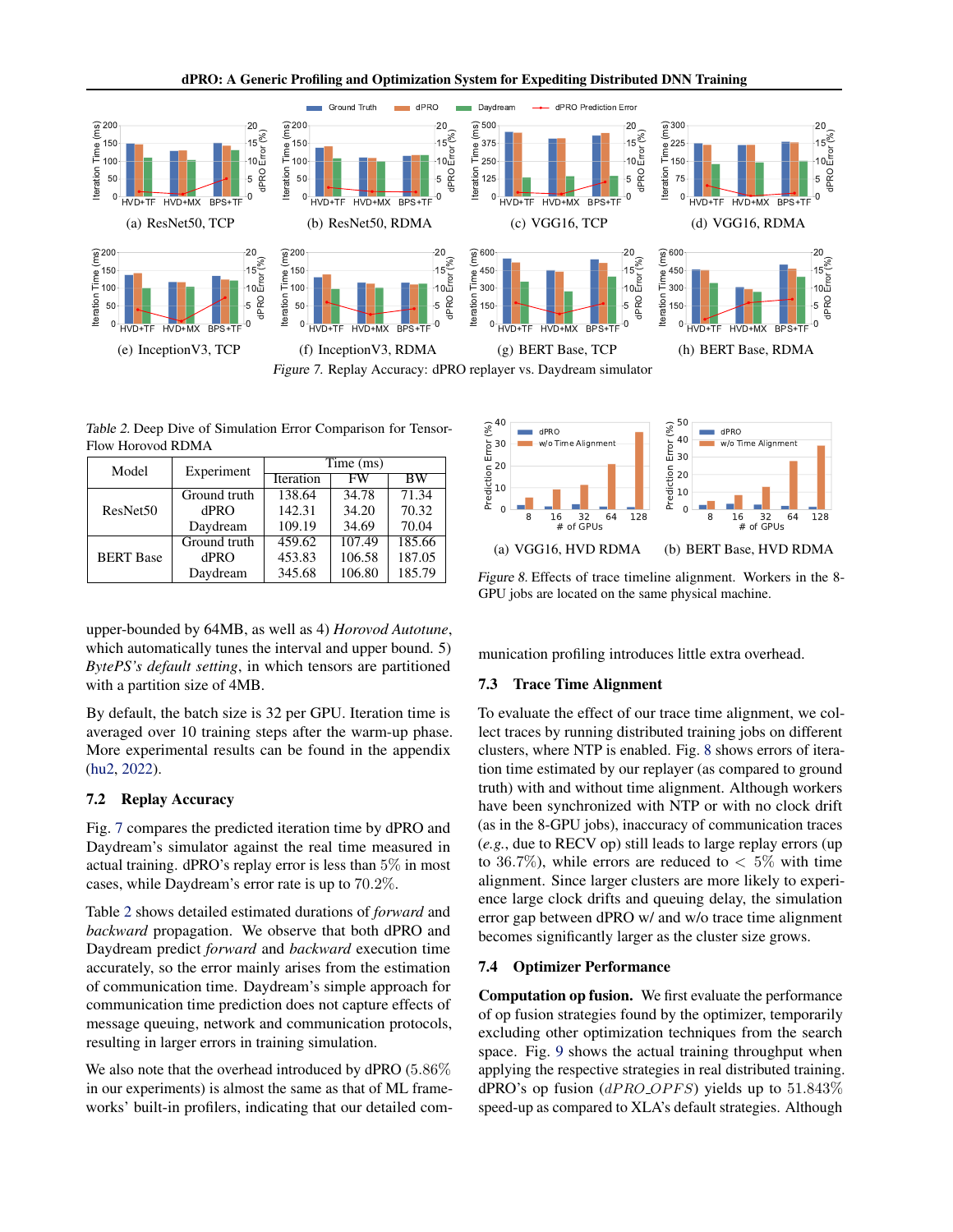<span id="page-9-0"></span>

Figure 9. Performance of op fusion and tensor fusion: training different DNNs on TensorFlow

Table 3. Memory estimation accuracy

| Model                | Real (GB) | Est. $(GB)$ | Relative Error $(\%)$ |
|----------------------|-----------|-------------|-----------------------|
| <b>BERT</b> Base     | 9.96      | 10.25       | 2.83                  |
| ResNet <sub>50</sub> | 5.41      | 5.71        | 5.25                  |
| InceptionV3          | 3.91      | 4.05        | 3.46                  |
| VGG16                | 5 91      | 5.83        | 137                   |

XLA is widely used to accelerate training on a single machine, the results show that in distributed training, simply fusing many ops as with XLA may even slow down the training progress, due mainly to reduced overlap between computation and communication.

Tensor Fusion and Tensor Partition. We next evaluate the effect of tensor fusion strategies found by dPRO's optimizer  $(dPROT SFS)$ . Note that both tensor fusion and tensor partition (BytePS's default partition strategy) are enabled when we use BytePS as the communication library. As Fig. 9 shows, our strategies achieve up to 19.1% speed-up compared with default Horovod and BytePS.

Interaction between op fusion and tensor fusion. We further evaluate combined op fusion and tensor fusion/partition strategies identified by our optimizer  $(dPROOPFSTSFS)$ . In Fig. 9, We observe that our combined strategies perform the best in most cases: up to 62.95% acceleration as compared to XLA and up to 26.44% speed-up compared to default Horovod and BytePS.

Integrating memory optimization. In this experiment, we evaluate the accuracy of peak memory estimation with our replayer. Table 3 shows the actual memory consumption and estimated peak memory with our replayer, when training different DNN models on TensorFlow with a batch size of 32 per GPU. The relative errors across different models are at most 5.25%.

We further investigate the effects of memory optimization (gradient accumulation and re-computation to reduce memory footprint) performed at the start of our search algorithm. Especially, the algorithm evaluates iteration time and memory incurred by the two memory optimizations and selects the one achieving the shorter time under the memory budget. Table 4 presents the results when training BERT Base

Table 4. Iteration time and memory usage: BERT Base (Tensor-Flow Horovod RDMA) on 16 GPUs with batch size 64 per GPU.

| <b>Optimization Method</b>   | Time (ms) |        | Memory (GB) |       |
|------------------------------|-----------|--------|-------------|-------|
|                              | Real      | Est.   | Real        | Est.  |
| w/o optimization             | 622.12    | 613.87 | 16.42       | 16.97 |
| Re-computation               | 696.13    | 672.60 | 7.43        | 7.20  |
| <b>Gradient Accumulation</b> | 714.22    | 708.57 | 9.96        | 10.25 |

Table 5. Time to search optimal op fusion and tensor fusion/partition strategies on TensorFlow BytePS (in hours).



Figure 10. Performance when training DNN models using up to 128 V100 GPUs on TensorFlow + Horovod

using a batch size of 64 per GPU, on 16GB V100 GPUs (an OOM error occurs without memory optimization). Recomputation performs better than gradient accumulation in both time and memory consumption in this setting. Moreover, prediction results with our replayer match well the measured data collected in actual training.

Search speedup. We evaluate the effects of our techniques used to accelerate the strategy search process. Table 5 gives the algorithm running time, where the search ends when the per-iteration training time evaluated with the identified strategies changes little over 5 search iterations. The strawman case is Alg. [1](#page-6-0) without any search speed-up methods, which costs tens of hours. The last three columns show the search time when the respective speed-up method is in place  $(in addition to the previous one(s))$ . With more speed-up methods applied, the strategy search time decreases significantly and we can finish the search within a short time. Note that all experimental results we presented earlier are based on strategies found with the speeded-up search.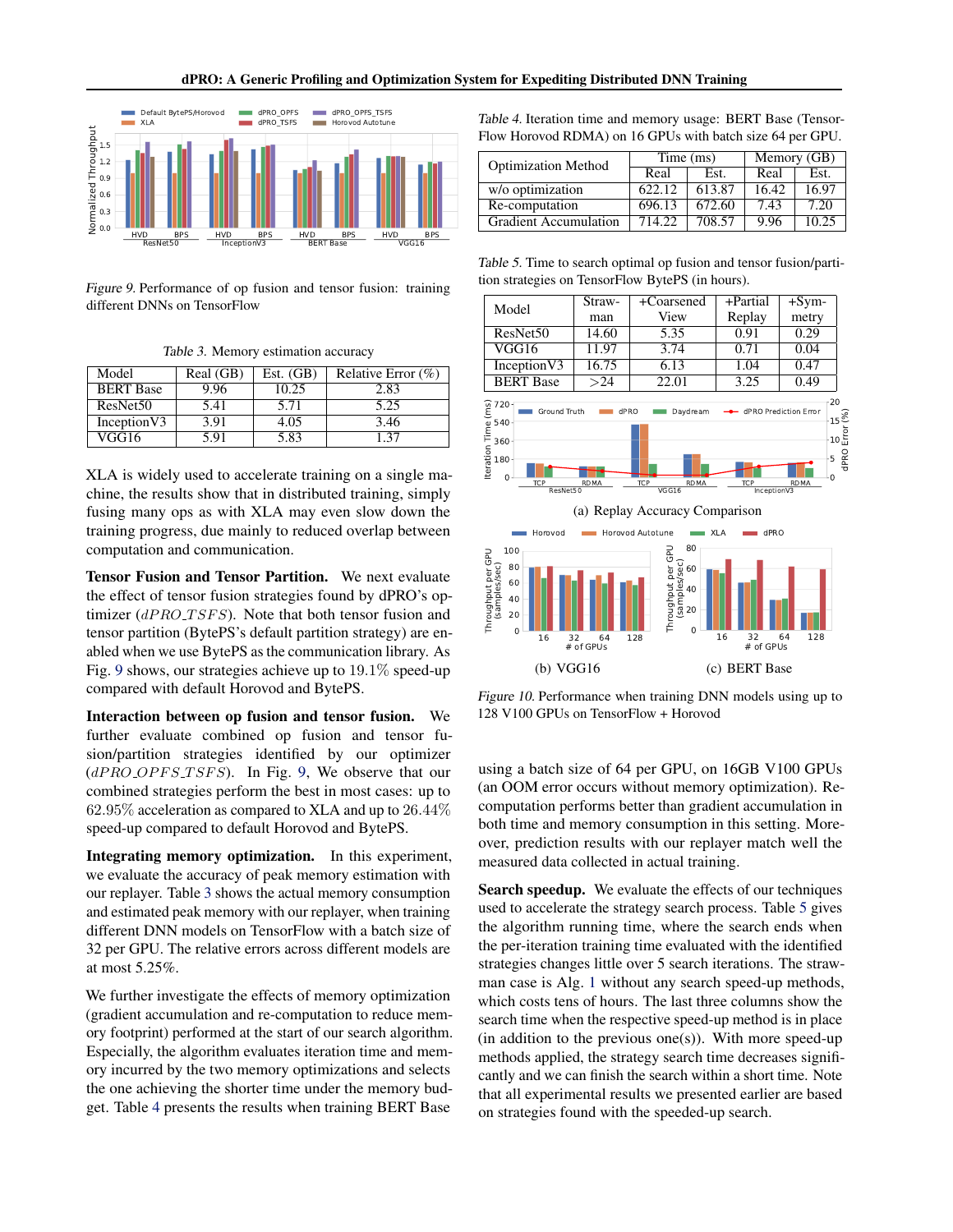#### <span id="page-10-0"></span>7.5 Large-Scale Distributed Training

We further evaluate dPRO on replaying and optimizing distributed DNN training using large-scale clusters. In Fig. [10,](#page-9-0) we observe the following: (1) as the cluster size grows, DNN training becomes slower since the communication overhead is larger for synchronizing among more GPUs. (2) Our replayer can still simulate such distributed training accurately, with an error lower than 5% in most cases (up to 5.6%); Daydream's prediction error increases substantially (up to  $73.8\%$ ) as the cluster size grows. (3) dPRO's combined strategies reach the best scalability and yield up to  $3.48\times$  speed-up compared to XLA's default strategies.

## 8 CONCLUSION

dPRO is a diagnosis and optimizing toolkit for distributed DNN training. It can simulate distributed training with low error under different configurations and efficiently explore collaborative effects among multiple DNN optimizations. The key design points include: 1) building an accurate global DFG by collecting fine-grained traces and aligning timestamps in different devices; 2) designing an optimization framework to search for combined optimization strategies efficiently.

dPRO, along with the time alignment method, can also be applied to model or pipeline-parallel training, where each local DFG only contains part of ops in the DNN model and the communication topology models transmission of activations between workers. We also provide an interface for developers to register custom optimization strategies (e.g., mixed precision), and the optimizer can automatically explore all registered optimizations (see the appendix (hu2, 2022) for more details).

## 9 ACKNOWLEDGEMENT

This work was supported by Hong Kong Innovation and Technology Commission's Innovation and Technology Fund (Partnership Research Programme with ByteDance Limited, Award No. PRP/082/20FX), and grants from Hong Kong RGC under the contracts HKU 17204619, 17208920 and 17207621.

## **REFERENCES**

- Horovod Tensor Fusion, 2020. [https://](https://horovod.readthedocs.io/en/stable/tensor-fusion_include.html) [horovod.readthedocs.io/en/stable/](https://horovod.readthedocs.io/en/stable/tensor-fusion_include.html) [tensor-fusion\\_include.html](https://horovod.readthedocs.io/en/stable/tensor-fusion_include.html).
- Training With Mixed Precision, 2020. [https://docs.](https://docs.nvidia.com/deeplearning/performance/mixed-precision-training/index.html) [nvidia.com/deeplearning/performance/](https://docs.nvidia.com/deeplearning/performance/mixed-precision-training/index.html) [mixed-precision-training/index.html](https://docs.nvidia.com/deeplearning/performance/mixed-precision-training/index.html).

TensorFlow Operation Fusion, 2020. [https:](https://www.tensorflow.org/lite/convert/operation_fusion)

[//www.tensorflow.org/lite/convert/](https://www.tensorflow.org/lite/convert/operation_fusion) [operation\\_fusion](https://www.tensorflow.org/lite/convert/operation_fusion).

- dPRO FigShare Software, 2022. [https://doi.org/](https://doi.org/10.6084/m9.figshare.19165622.v3) [10.6084/m9.figshare.19165622.v3](https://doi.org/10.6084/m9.figshare.19165622.v3).
- Abadi, M., Barham, P., Chen, J., Chen, Z., Davis, A., Dean, J., Devin, M., Ghemawat, S., Irving, G., Isard, M., et al. Tensorflow: A System for Large-scale Machine Learning. In *Proceedings of the 12th USENIX Symposium on Operating Systems Design and Implementation*, 2016.
- Alistarh, D., Grubic, D., Li, J., Tomioka, R., and Vojnovic, M. QSGD: Communication-Efficient SGD via Gradient Quantization and Encoding. In *Proceedings of Advances in Neural Information Processing Systems*, 2017.
- Baidu. Ring AllReduce, 2017. [https://github.com/](https://github.com/baidu-research/baidu-allreduce) [baidu-research/baidu-allreduce](https://github.com/baidu-research/baidu-allreduce).
- Bao, Y., Peng, Y., Chen, Y., and Wu, C. Preemptive Allreduce Scheduling for Expediting Distributed DNN Training. In *Proceedings of IEEE International Conference on Computer Communications*, 2020.
- Bernstein, J., Wang, Y.-X., Azizzadenesheli, K., and Anandkumar, A. SignSGD: Compressed Optimisation for Non-Convex Problems. In *Proceedings of International Conference on Machine Learning*, 2018.
- ByteDance. BytePS Timeline, 2020. [https:](https://github.com/bytedance/byteps/blob/master/docs/timeline.md) [//github.com/bytedance/byteps/blob/](https://github.com/bytedance/byteps/blob/master/docs/timeline.md) [master/docs/timeline.md](https://github.com/bytedance/byteps/blob/master/docs/timeline.md).
- Chen, T., Li, M., Li, Y., Lin, M., Wang, N., Wang, M., Xiao, T., Xu, B., Zhang, C., and Zhang, Z. MXNet: A Flexible and Efficient Machine Learning Library for Heterogeneous Distributed Systems. *arXiv preprint arXiv:1512.01274*, 2015.
- Chen, T., Xu, B., Zhang, C., and Guestrin, C. Training Deep Nets with Sublinear Memory Cost. *arXiv preprint arXiv:1604.06174*, 2016.
- Chen, Y., Peng, Y., Bao, Y., Wu, C., Zhu, Y., and Guo, C. Elastic Parameter Server Load Distribution in Deep Learning Clusters. In *Proceedings of the 11th ACM Symposium on Cloud Computing*, 2020.
- Cho, M., Finkler, U., Serrano, M., Kung, D., and Hunter, H. BlueConnect: Decomposing All-reduce for Deep Learning on Heterogeneous Network Hierarchy. *IBM Journal of Research and Development*, 2019.
- Curtsinger, C. and Berger, E. D. Coz: Finding Code that Counts with Causal Profiling. In *Proceedings of the 25th Symposium on Operating Systems Principles*, 2015.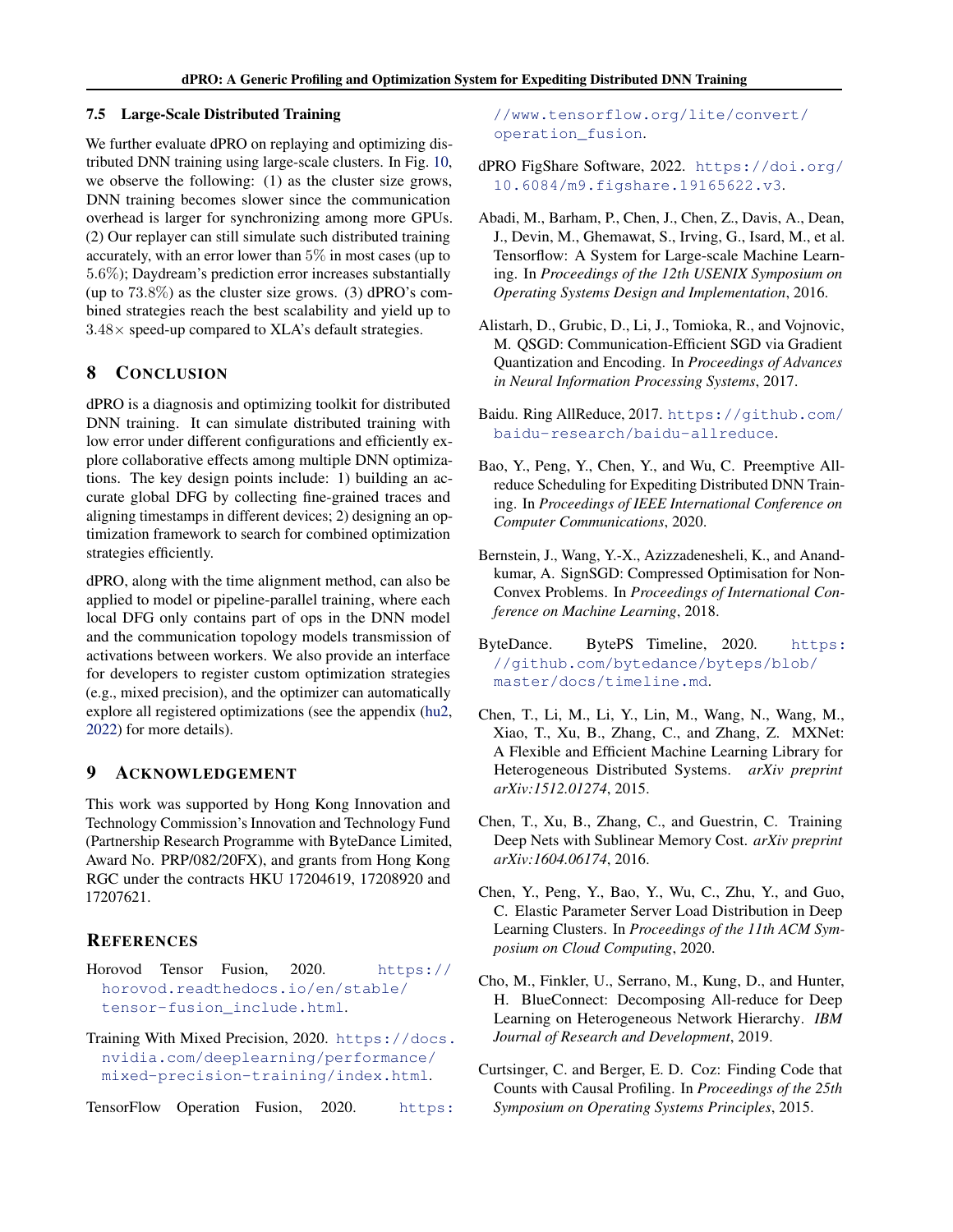<span id="page-11-0"></span>CVXPY. CVXPY, 2020. [https://www.cvxpy.org/](https://www.cvxpy.org/tutorial/advanced/index.html) [tutorial/advanced/index.html](https://www.cvxpy.org/tutorial/advanced/index.html).

- Devlin, J., Chang, M.-W., Lee, K., and Toutanova, K. BERT: Pre-training of Deep Bidirectional Transformers for Language Understanding. In *Proceedings of the North American Chapter of the Association for Computational Linguistics: Human Language Technologies*, 2019.
- Foundation, L. A. . D. Horovod, Analyze Performance, 2019. [https://horovod.readthedocs.](https://horovod.readthedocs.io/en/stable/timeline_include.html) [io/en/stable/timeline\\_include.html](https://horovod.readthedocs.io/en/stable/timeline_include.html).
- Geng, Y., Liu, S., Yin, Z., Naik, A., Prabhakar, B., Rosenblum, M., and Vahdat, A. Exploiting a natural network effect for scalable, fine-grained clock synchronization. In *Proceedings of 15th USENIX Symposium on Networked Systems Design and Implementation*, 2018.
- He, K., Zhang, X., Ren, S., and Sun, J. Deep Residual Learning for Image Recognition. In *Proceedings of the IEEE conference on Computer Vision and Pattern Recognition*, 2016.
- Ho, Q., Cipar, J., Cui, H., Lee, S., Kim, J. K., Gibbons, P. B., Gibson, G. A., Ganger, G., and Xing, E. P. More Effective Distributed ML via a Stale Synchronous Parallel Parameter Server. *Proceedings of Advances in Neural Information Processing Systems*, 2013.
- Hu, H., Wang, D., and Wu, C. Distributed Machine Learning through Heterogeneous Edge Systems. In *Proceedings of the AAAI Conference on Artificial Intelligence*, 2020.
- Huang, Y., Cheng, Y., Bapna, A., Firat, O., Chen, D., Chen, M., Lee, H., Ngiam, J., Le, Q. V., Wu, Y., et al. Gpipe: Efficient Training of Giant Neural Networks using Pipeline Parallelism. In *Proceedings of Advances in Neural Information Processing Systems*, 2019.
- Ioffe, S. and Szegedy, C. Batch normalization: Accelerating deep network training by reducing internal covariate shift. In *Proceedings of International Conference on Machine Learning*, 2015.
- Jayarajan, A., Wei, J., Gibson, G., Fedorova, A., and Pekhimenko, G. Priority-based Parameter Propagation for Distributed DNN Training. In *Proceedings of Machine Learning and Systems*, 2019.
- Jia, Z., Padon, O., Thomas, J., Warszawski, T., Zaharia, M., and Aiken, A. TASO: Optimizing Deep Learning Computation with Automatic Generation of Graph Substitutions. In *Proceedings of the 27th ACM Symposium on Operating Systems Principles*, 2019a.
- Jia, Z., Thomas, J., Warszawski, T., Gao, M., Zaharia, M., and Aiken, A. Optimizing DNN Computation with Relaxed Graph Substitutions. In *Proceedings of Machine Learning and Systems*, 2019b.
- Jia, Z., Zaharia, M., and Aiken, A. Beyond Data and Model Parallelism for Deep Neural Networks. In *Proceedings of Machine Learning and Systems*, 2019c.
- Jiang, Y., Zhu, Y., Lan, C., Yi, B., Cui, Y., and Guo, C. A Unified Architecture for Accelerating Distributed DNN Training in Heterogeneous GPU/CPU Clusters. In *Proceedings of the 14th USENIX Symposium on Operating Systems Design and Implementation*, 2020.
- Kahn, A. B. Topological Sorting of Large Networks. *Communications of the ACM*, 1962.
- Kaufman, S., Phothilimtha, P., and Burrows, M. Learned TPU Cost Model for XLA Tensor Programs. In *Proceedings of the Workshop on ML for Systems at NeurIPS 2019*, 2019.
- Lepikhin, D., Lee, H., Xu, Y., Chen, D., Firat, O., Huang, Y., Krikun, M., Shazeer, N., and Chen, Z. GShard: Scaling Giant Models with Conditional Computation and Automatic Sharding. In *Proceedings of International Conference on Learning Representations*, 2021.
- Li, M., Andersen, D. G., Park, J. W., Smola, A. J., Ahmed, A., Josifovski, V., Long, J., Shekita, E. J., and Su, B.-Y. Scaling Distributed Machine Learning with the Parameter Server. In *Proceedings of the 11th USENIX Symposium on Operating Systems Design and Implementation*, 2014.
- Mai, L., Li, G., Wagenländer, M., Fertakis, K., Brabete, A.-O., and Pietzuch, P. Kungfu: Making training in distributed machine learning adaptive. In *Proceedings of the 14th USENIX Symposium on Operating Systems Design and Implementation)*, 2020.
- Micikevicius, P., Narang, S., Alben, J., Diamos, G., Elsen, E., Garcia, D., Ginsburg, B., Houston, M., Kuchaiev, O., Venkatesh, G., and Wu, H. Mixed Precision Training. In *Proceedings of International Conference on Learning Representations*, 2018.
- Mills, D. L. Internet Time Synchronization: the Network Time Protocol. *IEEE Transactions on Communications*, 1991.
- Narayanan, D., Harlap, A., Phanishayee, A., Seshadri, V., Devanur, N. R., Ganger, G. R., Gibbons, P. B., and Zaharia, M. PipeDream: Generalized Pipeline Parallelism for DNN Training. In *Proceedings of the 27th ACM Symposium on Operating Systems Principles*, 2019.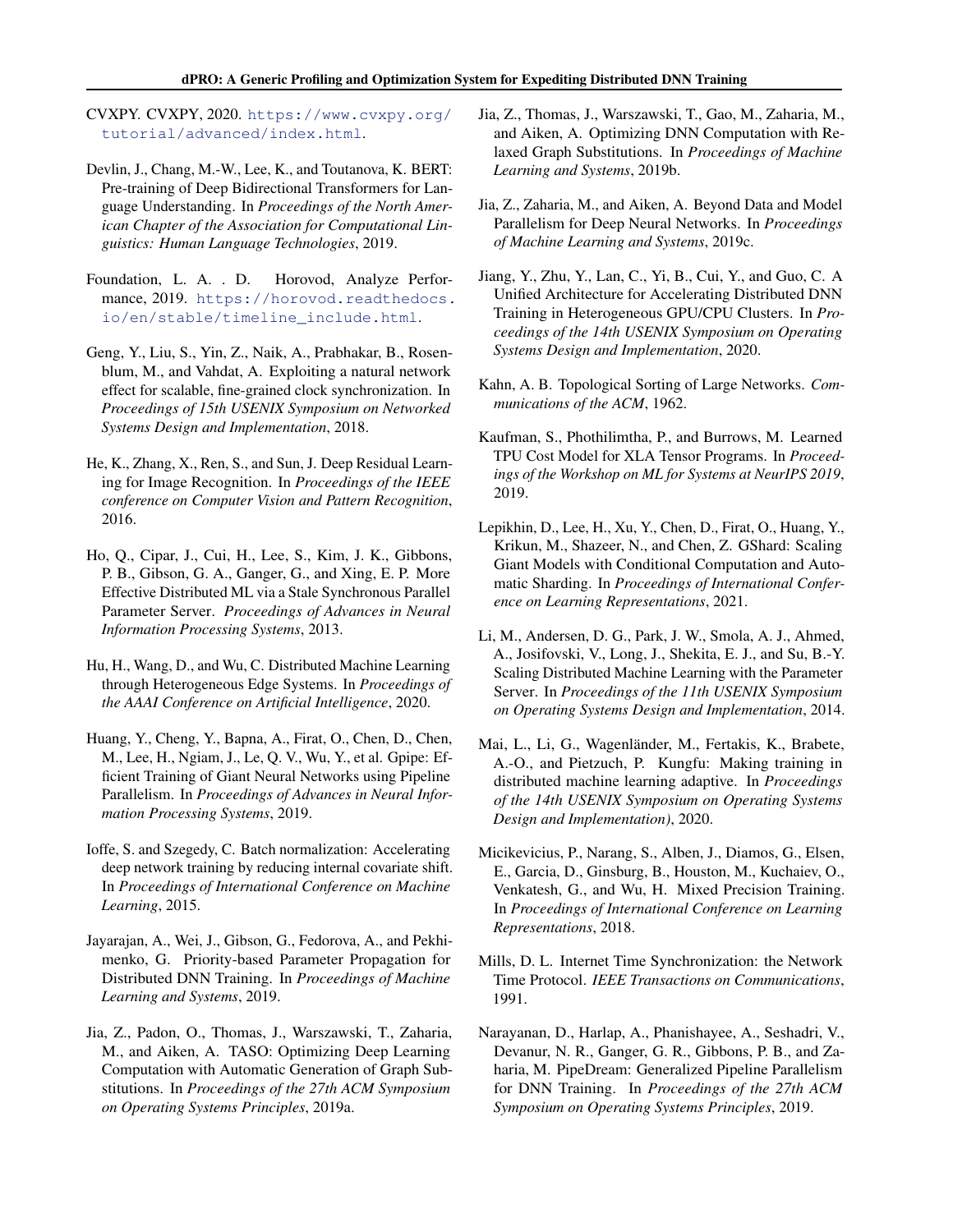- <span id="page-12-0"></span>NVIDIA. CUDA Toolkit Release Notes, 2020. [https://docs.nvidia.com/cuda/archive/](https://docs.nvidia.com/cuda/archive/10.2/cuda-toolkit-release-notes/index.html) [10.2/cuda-toolkit-release-notes/](https://docs.nvidia.com/cuda/archive/10.2/cuda-toolkit-release-notes/index.html) [index.html](https://docs.nvidia.com/cuda/archive/10.2/cuda-toolkit-release-notes/index.html).
- NVIDIA. CUPTI, 2021a. [https://docs.nvidia.](https://docs.nvidia.com/cuda/cupti/) [com/cuda/cupti/](https://docs.nvidia.com/cuda/cupti/).
- NVIDIA. cuDNN Documentation, 2021b. [https:](https://docs.nvidia.com/deeplearning/cudnn/developer-guide/index.html) [//docs.nvidia.com/deeplearning/cudnn/](https://docs.nvidia.com/deeplearning/cudnn/developer-guide/index.html) [developer-guide/index.html](https://docs.nvidia.com/deeplearning/cudnn/developer-guide/index.html).
- NVIDIA. NCCL, 2021c. [https://developer.](https://developer.nvidia.com/nccl) [nvidia.com/nccl](https://developer.nvidia.com/nccl).
- NVIDIA. NVProf, 2021d. [https://docs.nvidia.](https://docs.nvidia.com/cuda/profiler-users-guide/index.html) [com/cuda/profiler-users-guide/index.](https://docs.nvidia.com/cuda/profiler-users-guide/index.html) [html](https://docs.nvidia.com/cuda/profiler-users-guide/index.html).
- Ousterhout, K., Rasti, R., Ratnasamy, S., Shenker, S., and Chun, B.-G. Making Sense of Performance in Data Analytics Frameworks. In *Proceedings of 12th USENIX Symposium on Networked Systems Design and Implementation*, 2015.
- Paszke, A., Gross, S., Massa, F., Lerer, A., Bradbury, J., Chanan, G., Killeen, T., Lin, Z., Gimelshein, N., Antiga, L., et al. PyTorch: An Imperative Style, Highperformance Deep Learning Library. In *Proceedings of Advances in Neural Information Processing Systems*, 2019.
- Patarasuk, P. and Yuan, X. Bandwidth Efficient All-reduce Operation on Tree Topologies. In *Proceedings of the IEEE International Parallel and Distributed Processing Symposium*, 2007.
- Peng, Y., Zhu, Y., Chen, Y., Bao, Y., Yi, B., Lan, C., Wu, C., and Guo, C. A Generic Communication Scheduler for Distributed DNN Training Acceleration. In *Proceedings of the 27th ACM Symposium on Operating Systems Principles*, 2019.
- Sergeev, A. and Del Balso, M. Horovod: Fast and Easy Distributed Deep Learning in TensorFlow. *arXiv preprint arXiv:1802.05799*, 2018.
- Simonyan, K. and Zisserman, A. Very Deep Convolutional Networks for Large-Scale Image Recognition. In *Proceedings of International Conference on Learning Representations*, 2015.
- Szegedy, C., Vanhoucke, V., Ioffe, S., Shlens, J., and Wojna, Z. Rethinking the Inception Architecture for Computer Vision. In *Proceedings of the IEEE conference on computer vision and pattern recognition*, 2016.
- TensorFlow. XLA: Optimizing Compiler for Machine Learning, 2021. <https://www.tensorflow.org/xla>.
- Zhang, H., Zheng, Z., Xu, S., Dai, W., Ho, Q., Liang, X., Hu, Z., Wei, J., Xie, P., and Xing, E. P. Poseidon: An Efficient Communication Architecture for Distributed Deep Learning on GPU Clusters. In *Proceedings of USENIX Annual Technical Conference*, 2017.
- Zheng, S., Huang, Z., and Kwok, J. Communication-Efficient Distributed Blockwise Momentum SGD with Error-Feedback. In *Proceedings of Advances in Neural Information Processing Systems*, 2019.
- Zhu, H., Phanishayee, A., and Pekhimenko, G. Daydream: Accurately Estimating the Efficacy of Optimizations for DNN Training. In *Proceedings of USENIX Annual Technical Conference*, 2020.